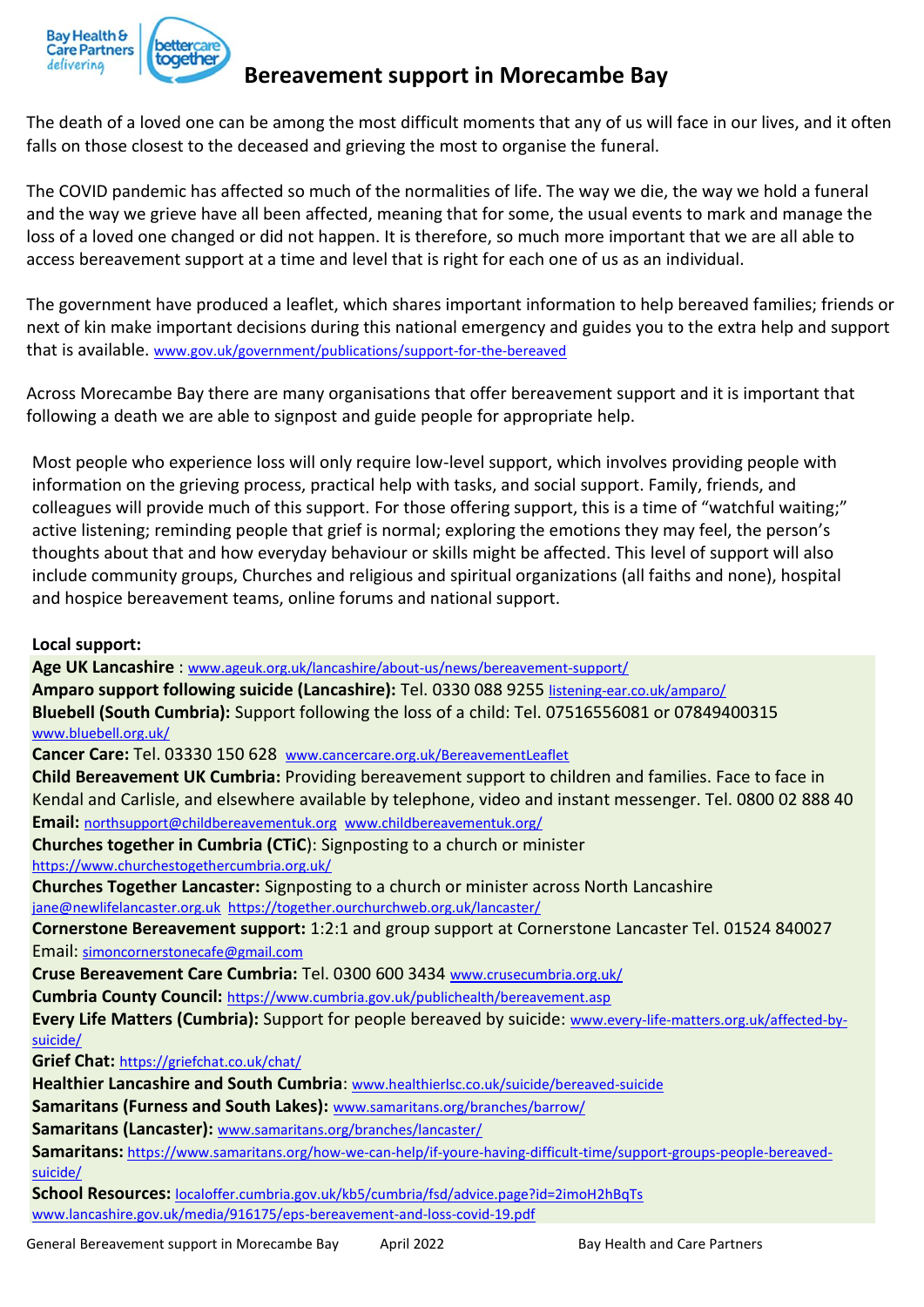

# **Bereavement support in Morecambe Bay**

**St John's Hospice:** Tel. 01524382538 www.sjhospice.org.uk/bereavement-support/ **St John's Hospice Forget Me Not Centre:** Providing bereavement and grief support to children, young people

and families. Tel. 01524382538 <https://www.sjhospice.org.uk/forgetmenotcentreinfo/>

**St Mary's Hospice:** Tel. 01229 580305 [www.stmaryshospice.org.uk/our-care/for-families/bereavement-support/](http://www.stmaryshospice.org.uk/our-care/for-families/bereavement-support/)

**Suicide Bereavement Support Cumbria (& surrounding area):** Tel. 07572 975 721 or 07896 703 757 [www.sbs.org.uk/](http://www.sbs.org.uk/)

**Suicide and Co:** Support for anyone bereaved by suicide: Tel. 0800 054 8400 (Monday - Friday 9am-9pm) https://www.suicideandco.org/

**Tigerlily Trust:** Support following baby loss: Email: [enquiries@tigerlilytrust.co.uk](mailto:enquiries@tigerlilytrust.co.uk) Facebook: <https://www.facebook.com/TigerLilyTrust/>

**University Hospitals of Morecambe Bay**: Tel. 01524 512406 [www.uhmb.nhs.uk/our-services/services/bereavement](http://www.uhmb.nhs.uk/our-services/services/bereavement)

#### **National and online support**

**Age UK**[: www.ageuk.org.uk/information-advice/health-wellbeing/relationships-family/bereavement/](http://www.ageuk.org.uk/information-advice/health-wellbeing/relationships-family/bereavement/)

**At a Loss**: The UK's signposting website for the bereaved [www.ataloss.org/](http://www.ataloss.org/)

**Brake:** Provide support for people bereaved by a death on the road <https://www.brake.org.uk/>

**Care for the Family**: <https://www.careforthefamily.org.uk/family-life/bereavement-support>

**Child Bereavement UK**: Includes Live Chat via the website Tel. 0800 02 888 40 [www.childbereavementuk.org/](http://www.childbereavementuk.org/) **Coroners' Courts Support Service:** Provide support to people where there is an inquest following a death Tel 0300 111 2141 [www.coronerscourtssupportservice.org.uk](http://www.coronerscourtssupportservice.org.uk/)

**Cruse Bereavement Care**: Tel. 0808 808 1677 [www.cruse.org.uk/](http://www.cruse.org.uk/)

**Drowning Support Network**: Peer support group for people who have lost loved ones in drownings or other aquatic accidents <https://drowningsupportnetwork.wordpress.com/about/>

**Dying Matters:** [www.dyingmatters.org/](http://www.dyingmatters.org/)

**Good Thinking:** <https://www.good-thinking.uk/bereavement/>

**Grief Chat:** <https://griefchat.co.uk/chat/>

**Grief Encounter:** Tel. 0808 802 0111 <https://www.griefencounter.org.uk/>

**Interfaith and Multifaith**: [www.interfaith.org.uk/](http://www.interfaith.org.uk/)

**Kooth:** Online support for children and young people <https://www.kooth.com/>

**Lullaby Trust:** Support for anyone affected by the sudden and unexpected death of a baby or young child [www.lullabytrust.org.uk/bereavement-support/](http://www.lullabytrust.org.uk/bereavement-support/)

**Marie Curie:** Tel. 0800 090 2309 [www.mariecurie.org.uk/](http://www.mariecurie.org.uk/)

**National Bereavement Alliance**: [nationalbereavementalliance.org.uk/](https://nationalbereavementalliance.org.uk/)

**National Bereavement Partnership**: Tel. 0800 448 0800 <https://www.nationalbereavementpartnership.org/>

**Network - Health:** Supports pastoral, spiritual, and religious care in healthcare, particularly at end-of-life <https://network-health.org.uk/>

**NHS Bereavement Helpline:** Tel. 0800 2600 400 [www.nhs.uk/conditions/coronavirus-covid-19/bereavement-advice-and](http://www.nhs.uk/conditions/coronavirus-covid-19/bereavement-advice-and-support/)[support/](http://www.nhs.uk/conditions/coronavirus-covid-19/bereavement-advice-and-support/) The helpline is now run by Sudden <https://www.suddendeath.org/>

**Samaritans:** Tel. 116 123 free from any phone 0330 094 5717 local call charges apply <https://www.samaritans.org/> **Sands:** Support for anyone affected by the death of a baby Tel. 0808 164 3332 <http://www.sands.org.uk/> **Sudden:** Support when someone has died suddenly, or too soon in their lives Tel. 0800 2600 400 <https://www.suddendeath.org/>

**Suicide and Co:** Support for anyone bereaved by suicide: Tel. 0800 054 8400 (Monday - Friday 9am-9pm) https://www.suicideandco.org/

**Survivors of Bereavement by Suicide**: Tel. 0300 111 5065 [uksobs.org/](https://uksobs.org/)

**The Compassionate Friends:** 0345 123 2304 <https://www.tcf.org.uk/>

**The Good Grief Trust:** [www.thegoodgrieftrust.org/](http://www.thegoodgrieftrust.org/)

The Loss Foundation: Supporting those bereaved by cancer or COVID <https://thelossfoundation.org/> Way Widowed and Young: For people aged 50 or under when their partner died: [www.widowedandyoung.org.uk/](http://www.widowedandyoung.org.uk/) **Winstons Wish**: Tel. 08088 021 [www.winstonswish.org/about-us/](http://www.winstonswish.org/about-us/)